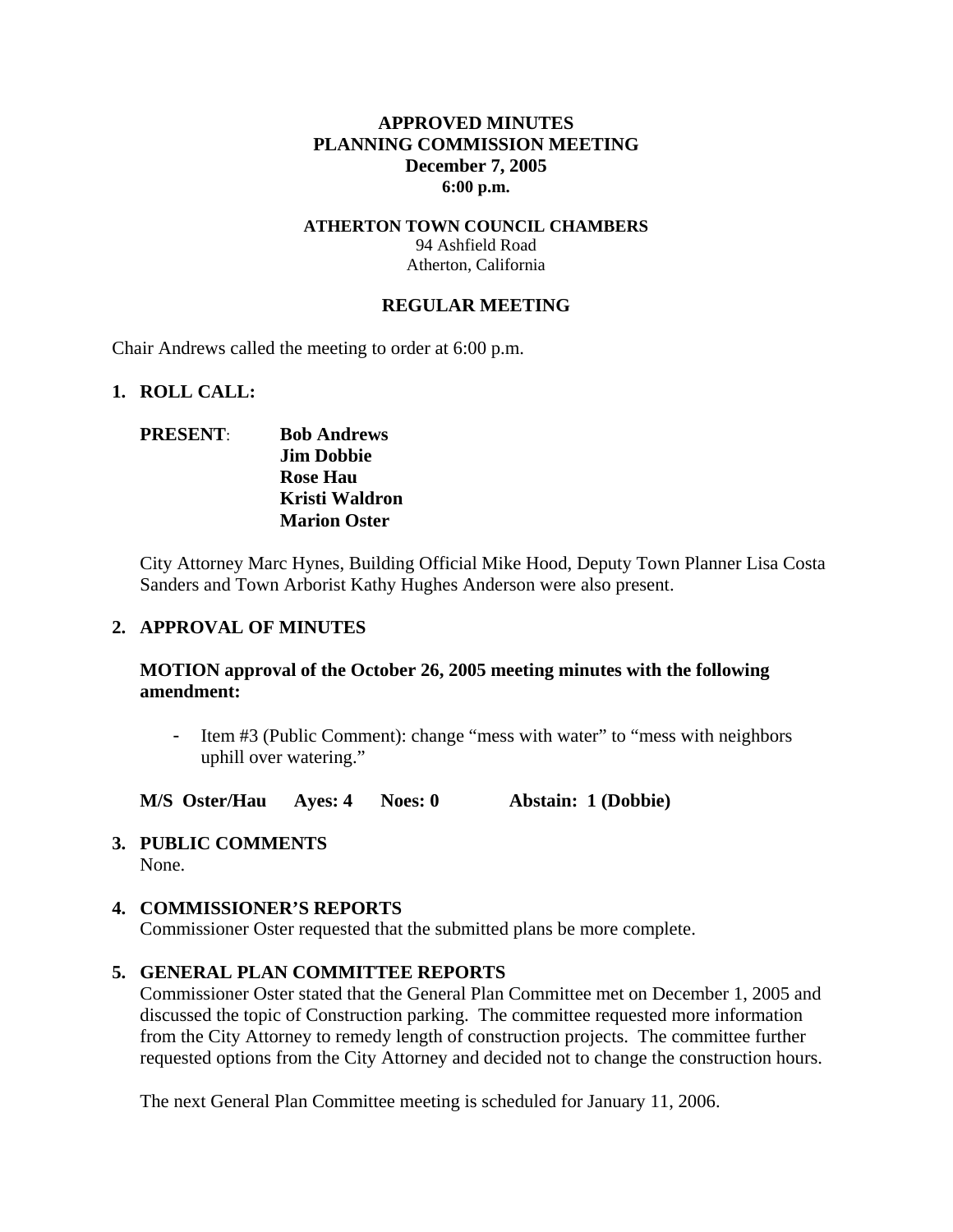December 7, 2005 Planning Commission Minutes Page -2-

### **6. NEW BUSINESS**

Set the Planning Commission Calendar for the year 2006.

M/S Hau/Oster to accept the Planning Commission calendar as submitted. Motion passed.

#### **7. STAFF REPORTS**

None.

### **PUBLIC HEARINGS**

**8. Heritage Tree Removal Permit – 284 Greenoaks Drive**– Heritage tree removal request to allow the removal of one heritage tree. Atherton Municipal Code section 8.10.

This item has been withdrawn.

**9. Heritage Tree Removal Permit – 375 Lloyden Park Lane – Heritage Tree removal request** to allow the removal of one heritage tree. Atherton Municipal code section 8.10.

Lisa Costa Sanders presented the staff report and noted the reasons outlined in the staff report to deny the removal of the heritage tree.

Kathy Hughes Anderson stated that the heritage tree has been at present location prior to the construction of the main house. Ms. Anderson further stated that there was no report documenting damage to the structure.

Paul Cacal, property owner indicated that there are cracks in driveway and soil has risen. He stated that repair was done to the house wall in 2000 prior to his purchasing the property. He wants to remove the tree as it is too close to the house and is willing to replace with new trees.

Dimitri Dimitrelis, 76 Rittenhouse Avenue, encourage the tree to be preserved and submitted photos for commissioners to review.

### CLOSED PUBLIC HEARING

Commissioner Dobbie indicated that the tree is healthy and driveway cracks are not justification to remove the tree.

Commissioner Hau stated that the heritage tree is a prominent tree.

Commissioner Oster expressed favor for preserving the tree and further stated that the cracks in the wall could be due to other factors.

Commissioner Waldron stated that the cracks in the walls could be due to expansive soil. The tree is a neighborhood tree and is the only large tree on-site.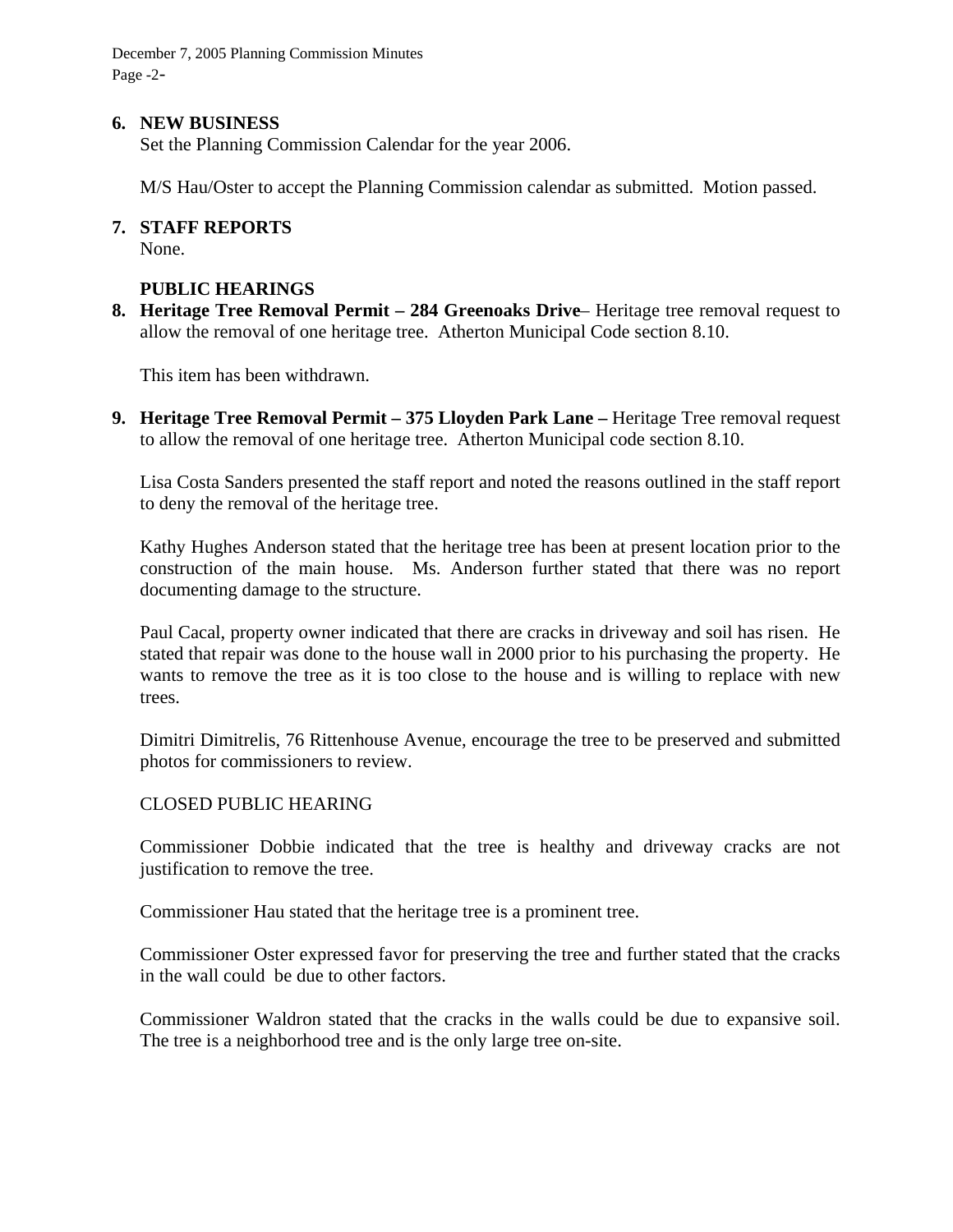## **MOTION to deny the removal of the heritage tree at 375 Lloyden Park Lane based on the following finding:**

**M/S Oster/Waldron Ayes: 5 Noes: 0 Excused: 0** 

# **Finding:**

- 1. The removal of the tree would be contrary to the purpose and intent of the Atherton General Plan.
- **10. Conditional Use Permit 199 Burns Conditional Use Permit request to allow occupancy** of an accessory structure during remodel of the main residence. Atherton Municipal code section 17.36.055(D).

Lisa Costa Sanders presented the staff report and noted the reasons outlined in the staff report to support the occupancy of the accessory structure during construction work on the main residence.

Paul Hammack, 199 Burns, stated that the pool house is 70% complete and should be ready by the end of January. He stated that they intend to live in the pool house and hope to meet their aggressive construction schedule.

## CLOSED PUBLIC HEARING

**MOTION to approve the Conditional Use Permit to allow the occupancy of an accessory structure during remodel of the main residence at 199 Burns based on the following findings and subject to the three conditions contained in the Conditional Use Permit.** 

**M/S Dobbie/Oster Ayes: 5 Noes: 0 Excused: 0** 

## **Findings:**

- 1. The proposed occupancy of the accessory structure would be appropriate under the General Plan of the Town as outlined in this report.
- 2. The proposed occupancy of the accessory structure at the proposed location will not be detrimental of injurious to persons, property or improvements in the vicinity and will not be detrimental to the public health, peace, safety, comfort, general welfare or convenience.
- **11. Conditional Use Permit 150 Valparaiso Avenue Conditional Use Permit request to** construct a new field house and bleacher seating for the football field at Sacred Heart School. Atherton Municipal code section 17.32.030(A).

Lisa Costa Sanders presented the staff report and noted the reasons outlined in the staff report to support the construction of a new field house and bleacher seating for the football field at Sacred Heart School.

Joe Ciangalini, Director of Schools, that they would like to replace the existing bleachers and that the field house and bleachers will serve their existing sports program. He stated that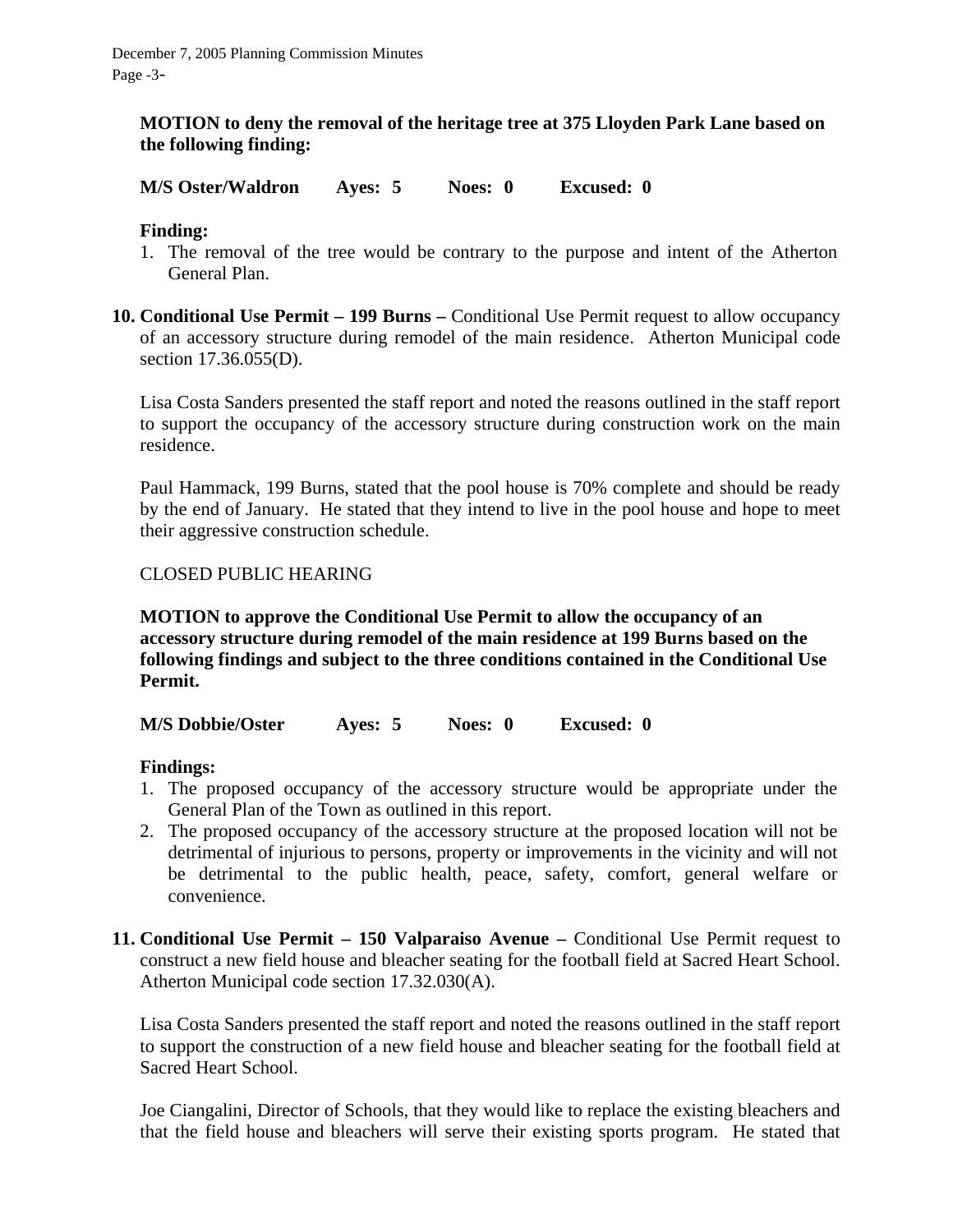December 7, 2005 Planning Commission Minutes Page -4-

funds have been raised and that they are ready to construct. He further stated that there are currently no restrooms for spectators/guests and the building will act as a gather place for emergency. Mr. Ciangalini indicated that they conducted a neighborhood meeting on the item.

Dwight Long, architect, stated their goal of a quality long lasting design.

Sandy Dubinsky, Sacred Hear Schools stated that the current bleachers not tall enough to see over players and have a seating capacity of approximately  $\pm 200$ . She stated that currently 300-400 people attend a game and that Oakwood is aware of the proposal.

In response to a question, Mr Ciangalini indicated that they will screen the new building with plantings.

In response to a question, Dwight Long stated that an elevator will provide accessible seating at two levels of the bleacher seating.

Commissioner Oster asked about the noise from a sound system. Joe Ciangalini indicated that the noise would mostly project to Valparaiso (church). He further stated that speakers will be at the Valparaiso side pushing noise back to campus with acoustic design prepared by an Acoustical Engineer.

Commissioner Dobbie stated that the plan shows seating for 1,100 people. He would like to see parking plan and a plan for noise control. Dobbie suggested the item be continued for this information. Mr. Ciangalini indicated that large events are during non-school hours and they will be able to accommodate parking. They have 450 on-site parking spaces and also have permission to use the Church parking across the street and Circus Club.

## CLOSE PUBLIC HEARING

**MOTION to approve the approve the Conditional Use Permit for the construction of a new field house and bleachers on the property located at 150 Valparaiso Avenue (Sacred Heart School) based on the following finding and subject to the three conditions contained in the Conditional Use Permit with the following additional conditions:** 

**M/S Andrews/Hau Ayes: 5 Noes: 0 Excused: 0** 

## **Finding:**

- 2. The proposed use at the proposed location will not be detrimental or injurious to persons, property or improvements in the vicinity, and will not be detrimental to the public health, peace, safety, comfort, general welfare or convenience.
- 3. The proposed use will be located and conducted in a manner in accord with the general plan and the purposes of that plan and the Zoning Title of the Atherton Municipal Code.

## **Additional Conditions:**

- Add condition #4 as follows; "**Sound from amplified equipment shall be directed inward, away from Valparaiso to the satisfaction of the Building Official.**"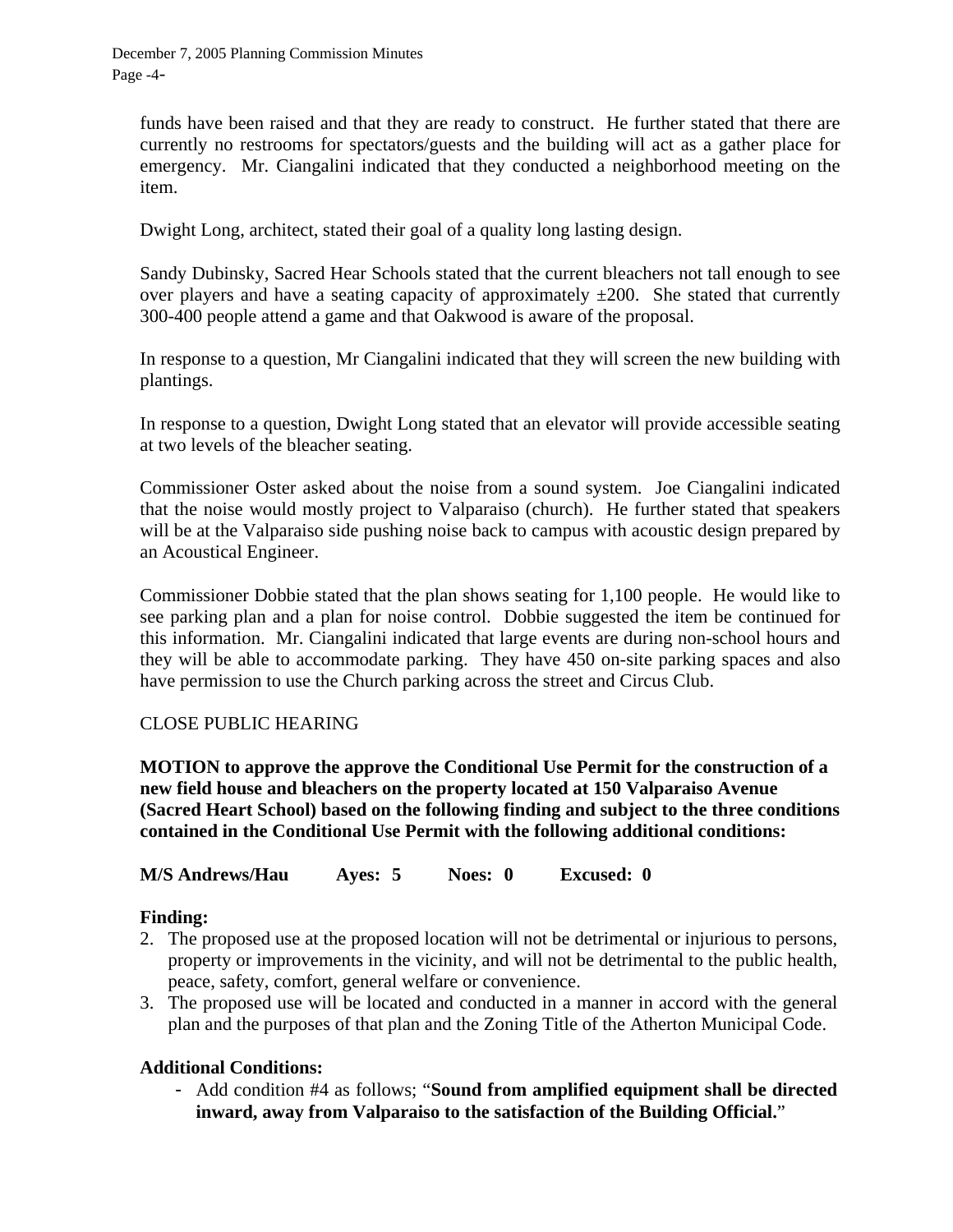December 7, 2005 Planning Commission Minutes Page -5-

- Add condition #5 as follows; **"Parking shall be managed so as to minimize impact to the surrounding neighborhood."**
- **12. Heritage Tree Removal Permit 247 Atherton Avenue** Heritage Tree removal request to allow the removal of one heritage tree. Atherton Municipal code section 8.10.

Lisa Costa Sanders presented the staff report and noted the reasons outlined in the staff report to deny the removal of the one heritage tree.

Kathy Hughes Anderson stated that this tree will survive construction and that it looked this way when tree #1 was removed. She stated that the two trees looked much better together. Ms. Hughes Anderson indicated that the tree will not grow limbs in missing area.

Irving Tamura, designer, expressed concern with the close proximity of the tree to the house and potential limb failure. He also stated that it is not an aesthetic tree.

Tey Mourian stated that they will be adding 65 trees to the property of 24-36" box size. He stated that the owners experienced a tree falling on their other property in Town and are concern as it this tree is so close to the house.

### CLOSE PUBLIC HEARING

Commissioner Waldron said that the large tree is in scale with the house and in good condition – should be preserved.

The applicant agreed to mitigation with one 48" native Oak tree.

# **MOTION to approve the Heritage Tree Removal Permit based on the following finding and the replacement requirement planting.**

**M/S Andrews/Hau Ayes: 5 Noes: 0 Excused: 0** 

### **Finding:**

- 1. The removal of the tree would not be contrary to the purpose and intent of the Atherton General Plan.
- **13. Excessive Height Permit 76 Reservoir Road –** Excessive Height Permit request to allow an exception to the main building sidewall height limit for a new residence. Atherton Municipal code section 17.20.040(A)(c).

Lisa Costa Sanders presented the staff report and noted the reasons outlined in the staff report to approve the Excessive Height permit.

Michelle Swenson, property owner was present to answer any questions.